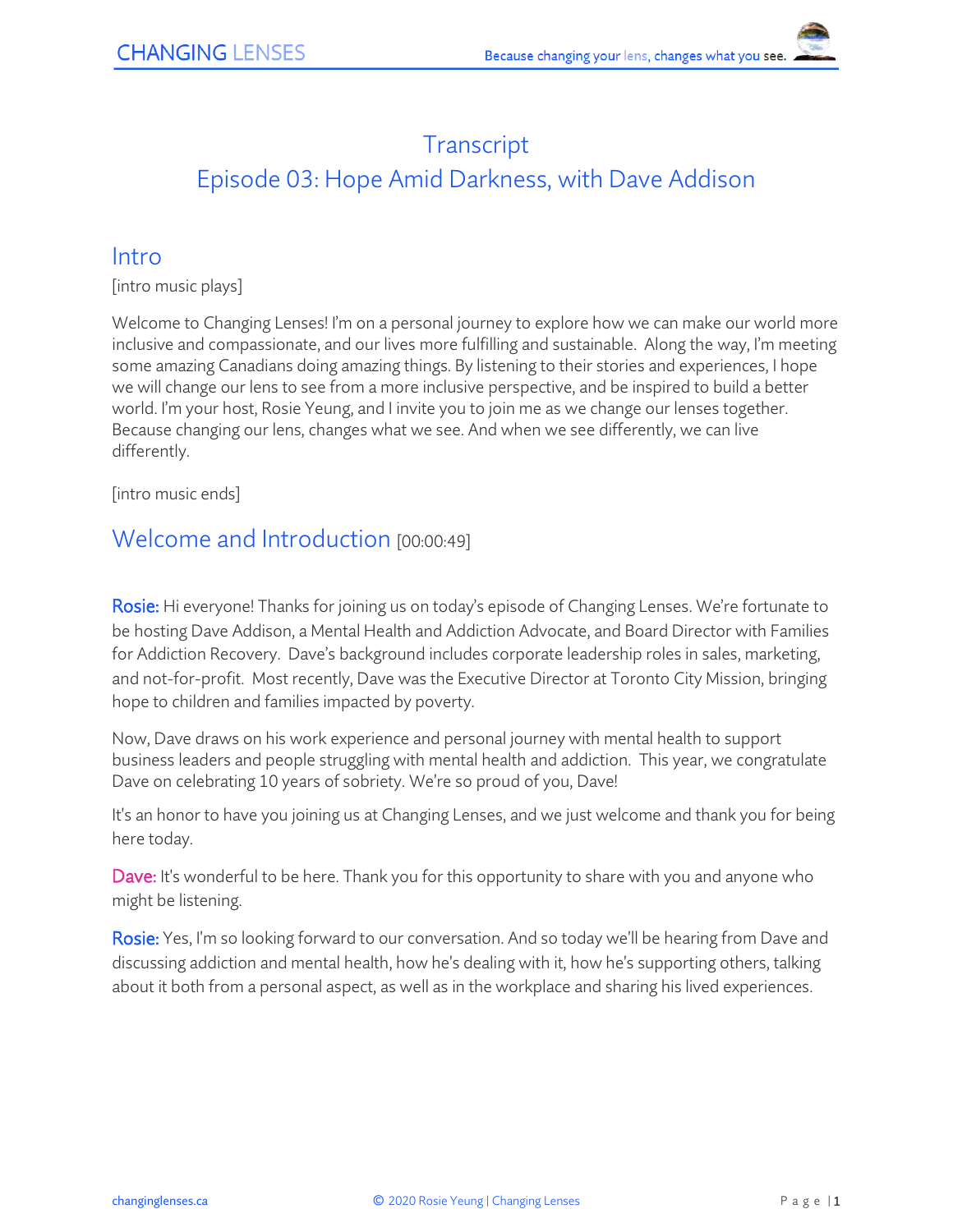# Safe Space Commitment

But before we really dive in, there's something I want to share with you, our listener, and our guests, on every episode. Because especially when we're talking about mental health and addiction, some of what we discuss may be sensitive or challenging for us to say, and for you to hear. But I really want us to have an open and genuine conversation.

One goal of the Changing Lenses podcast is to be a safe and brave space for these conversations, and for us to be our real selves. So I welcome you, our listener; and you, Dave; into this safe space. And I invite you to call me out if I say anything inappropriate, or use the wrong terms.

So Dave, there's so much to talk about, and I know that some of what you have to share is very personal. So why don't we just kind of ease into it, and I'll give you the floor to share as much as you're comfortable with, about your background, what you've personally experienced in the arena of addiction and mental health, and why you've decided to become a mental health advocate.

# Dave's story of alcohol abuse, mental illness, and HOPE

Dave: Yeah. Well thank you, Rosie, and thank you for your commitment. I actually, back in university, studied business and psychology. And when I graduated, I didn't know what I was going to, and I just kind of stumbled into sales. And I found out pretty quickly that sales was really about helping people, in this case, business people. Usually sometimes in the education market, healthcare, government, but helping them solve problems.

And I was very much about helping people, that was always part of my DNA. And so when I focused on the customer's needs, that that led to success in sales, which led to promotions and more responsibility in my roles. And I ended up as a general manager, running a Canadian sub of a U.S. parent, in a technology and data collection, data management business. And then a few other careers, national sales manager and GM and another company. I was always on the revenue generating side of the business. And I think one of the challenges that I had is that my values put people first and foremost, and the most important people were the employees. And then the second most important were the customers.

And the third were the shareholders. And my feeling is that if you look after the employees, they in turn look after the customers. And that will bring prosperity to the business and the health to the business and profit. But that values priority sometimes ended up putting me in conflict in business, where the pursuit of profit at times would be at the expense of people.

And that made for a rather tumultuous part of my career. Caused me to either self-sabotage, if I wasn't able to affect change. Or the leadership would maybe get to a point where they were frustrated with the conflict that would arise. And so, it was, it made for a challenging career. And one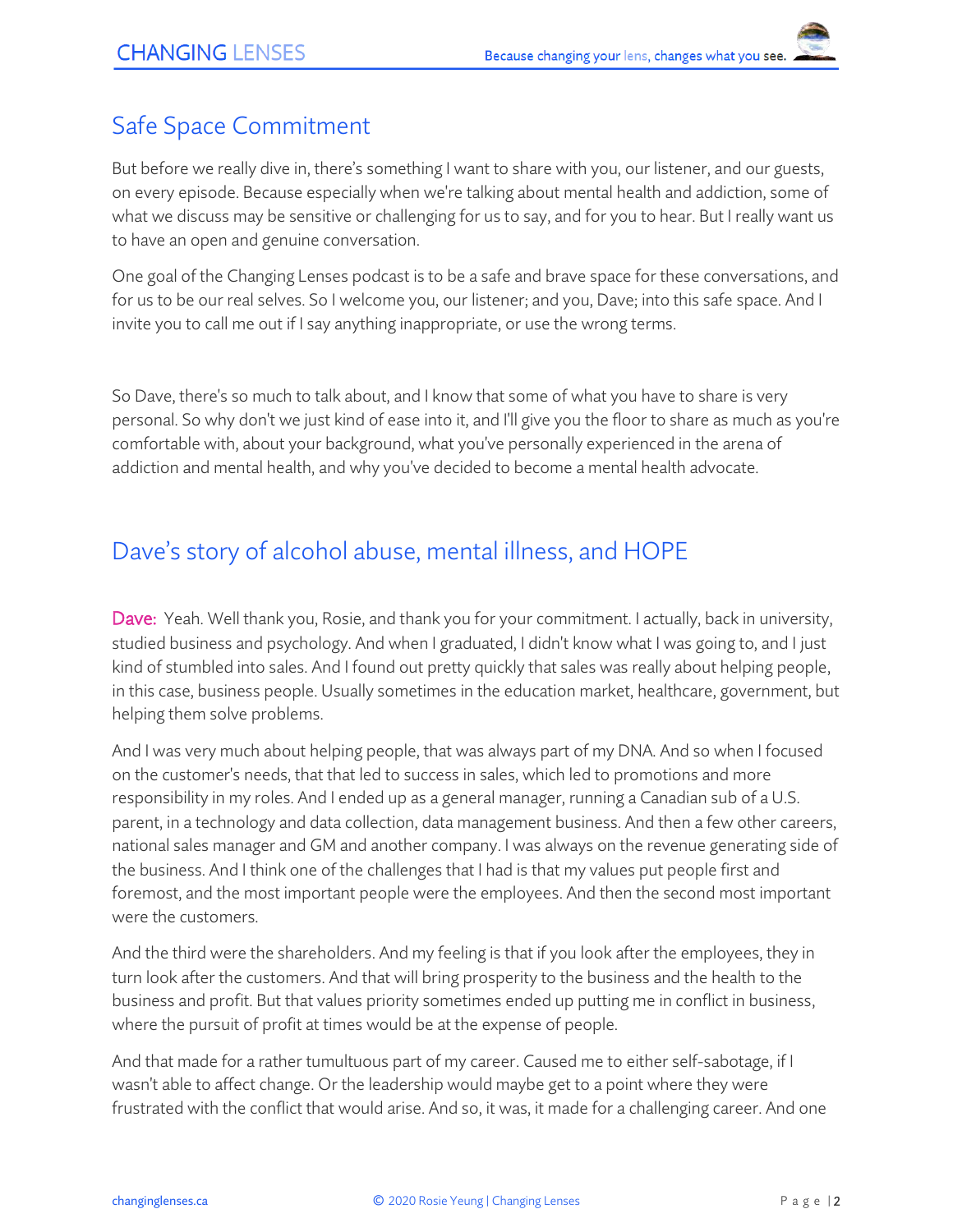of the things that I was doing was self-medicating with alcohol. And alcohol was integrated into the corporate culture, not drinking during the day, but you know, alcohol was always sort of a fuel and way of taking the edge off, you know, after work or on business retreats or business dinners and that sort of thing.

So, my relationship with alcohol right back from when I was in university was always kind of a binge drinker. So not the kind of drinking that many people could have, just a healthy relationship, a glass of wine or two. So that part of my life kind of came to a head in 2010.

I ended up having a psychotic break, psychotic episode, and I wasn't certain what the source was. I wasn't even aware of what was happening to me, but I was in a manic state for, actually a three month period. And in the midst of that, I basically, there was an intervention of family members who pointed me to the need to get help. And I sought out a person who I actually thought was a psychiatrist, but ended up being a GP psychotherapist and orthomolecular specialist. And the first thing she said to me was that I had to - she didn't know anything about my relationship with alcohol, but she wanted me to be grounded. So she said to be off -

Rosie: And sorry Dave, can I ask a quick - were you still drinking during this time when you were going through your psychotic break?

Dave: Yeah, yeah I was. And she didn't know my drinking patterns, but she wanted me to be grounded. So she said, no coffee, no chocolate, no alcohol. And that was quite a - I couldn't imagine no alcohol, but it was a criteria for her to see me, and I felt that I needed to see her. So on February 16th, I had my last drink of 2010, but I believed that that was just a temporary thing because I didn't see alcohol as an issue in my life. But that was the delusion that one has when you've built a dependency on alcohol, just as if you would another substance. So that time with Dr. Warren, she eventually after about four or five months came to the diagnosis of Bipolar I. So that too was probably a contributing factor with my alcohol consumption. I was likely self-medicating trying to take the edges off of the swings. Bipolar I is longer periods between manic or depressive, not the rapid cycling of a Bipolar II. So that's,

**Rosie:** Can I just ask you to pause for a minute, because I think the average person who may have heard of these terms, but don't really know what that means or what that looks like. Could you just kind of walk us through what that looked like for you to be manic, psychotic break, bipolar? Like, what does that mean?

Dave: Yeah, well, in the manic phase, and that was what I would call during the psychotic or psychosis, you have this elevated sense of - elevated in all regards, all of your senses are heightened. Your sight, your taste, your hearing, and your brain, everything is on this hyper-drive. You can't - like I only needed maybe two or three hours of sleep a day. And prior to that, I would have been sleeping, you know, probably seven or eight hours. My brain was so active and flowing with thoughts and ideas. And one thing that happens as well, you have this sense of grandeur. So you kind of feel like you have this ability to solve all kinds of problems and seek out ways that you can do that, you know, in lives of people around you. Some people that you know, some people that you don't know who you just -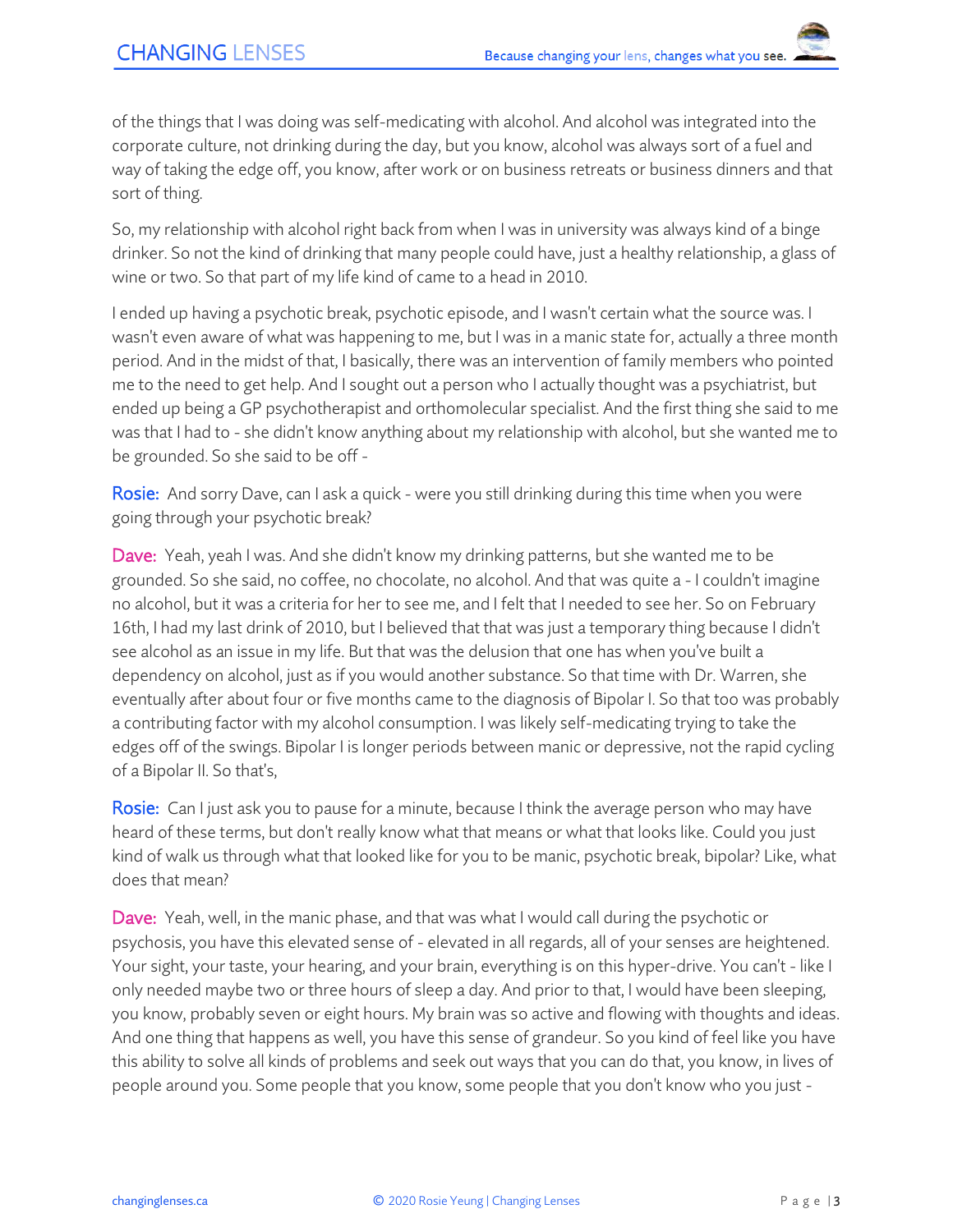Rosie: Oh, like a superman!

Dave: Yeah. Yeah. And in some ways, almost like a psychic sense where you could read people and not necessarily seeing the future, but you could read what they were feeling and thinking. And in fact, there was a depth of connectedness that was surreal and not everyone who I've encountered thought that I was crazy, you know, I just thought, wow, how does this guy know and see into me so -

**Rosie:** So it wasn't completely - it wasn't delusional necessarily.

Dave: No.

Rosie: Like you actually had an additional deeper connection.

Dave: Yeah. Yeah. But I also had paranoia swept in, and that was a challenging time where I had fear, maybe that was irrational, but sometimes not irrational. Like driving in the snowstorm, and I was just, I wasn't actually driving myself and I wasn't at the wheel, but I was in the car. And I just remember this overwhelming sense of fear that something was going to happen. And so, and after the paranoia and manic episode, there was a depressive state as well, that just, you know, it was draining. The body can only go on that hyper-drive for so long and then you're depleted. And then the depression came in. So that was sort of the journey of a manic and bipolar episode.

Rosie: So the bipolar is the, it's a swing from the manic to the depressive.

Dave: Yeah. But some people are uni polar, and may only have expressions of mannequin. I think I was more on the manic side. Certainly it lasted much longer than the depressive, but also I was seeing Dr. Warren by the time I came out of the manic. And she started, you know, with this regime of eliminating alcohol and caffeine, and then putting me on this whole cadre of vitamins and supplements. My blood chemistry was all out of whack. And so she began with that approach to level me and ground me, and then eventually prescribed me a mood stabilizer, which I have been and continue to take to this day. But it's a mild mood stabilizer, but enough that I've had no, no reoccurrences of my manic or depressive episode since 2010. So I consider myself a recovered bipolar, but I don't know if there's such a thing, but I haven't had any other mental health episodes since that time. But I also haven't had a drink since February 16th of 2010.

Rosie: Good for you. And I know, I'm sorry to interrupt your stream of thought there, but I really appreciate you taking the time to explain what that experience is, because I think that that certainly helps us to understand some of these words that we, like, we might see it or hear it on television as unfortunately as jokes, right. But this really puts the reality - the reality is this is not a joke. This is something that you really suffered through.

Dave: Yeah. Yeah. And I think the people around me suffered through it as well. Like my wife, my kids, my parents, you know, watching me in this unhealthy and unnatural way of behavior that they were fearful that I could put myself at risk. So it's difficult for everyone. Personally, the manic thing, it was pretty wild. And to be completely frank, I enjoyed it. And I understand why people who are bipolar sometimes don't take their meds so that they can have that higher level of thinking. And a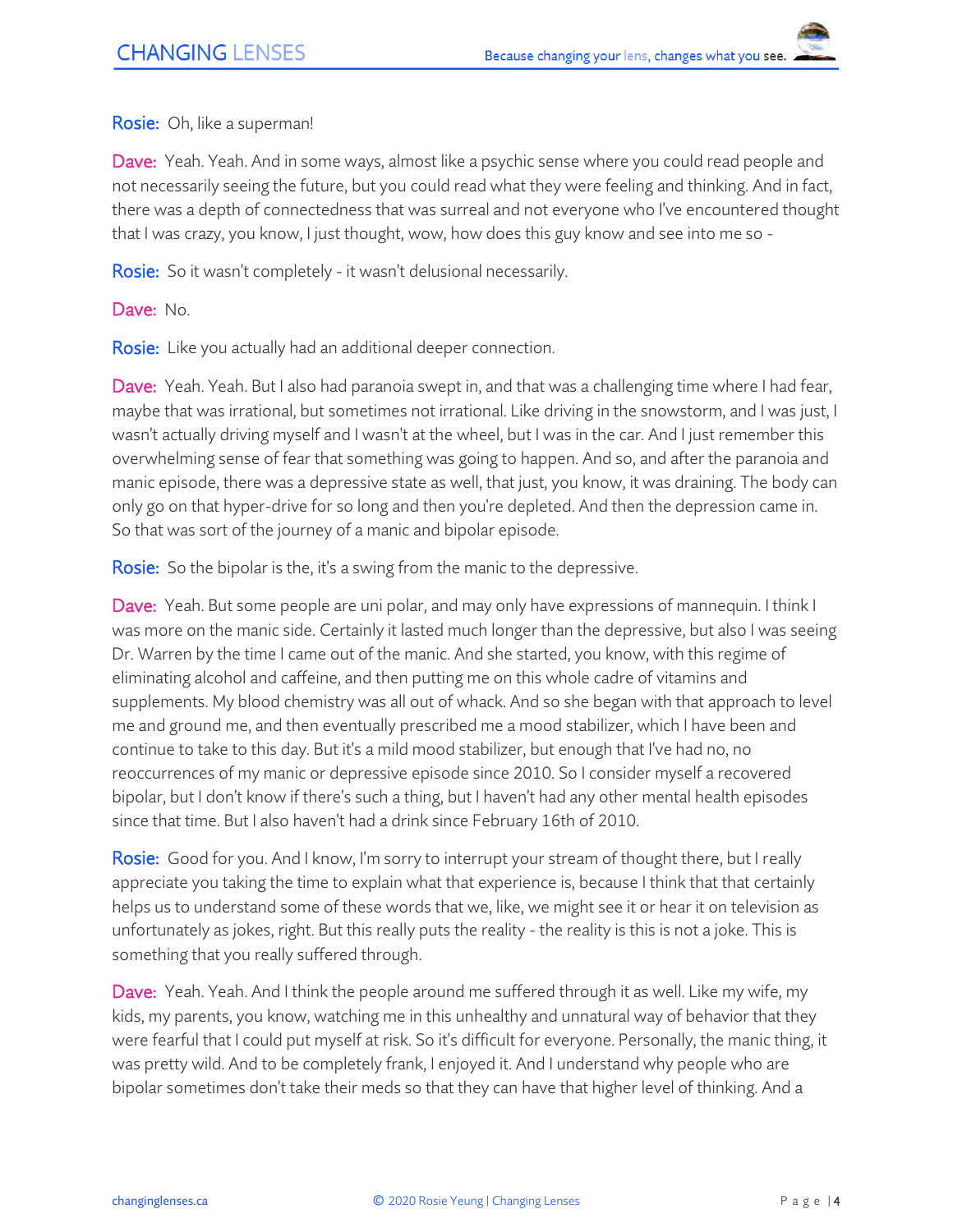number of artists are actually bipolar and they will sometimes play with the meds or withhold meds to access that. But it's, it can lead to very unhealthy behaviour and it's not, not a good thing. So I'm glad to have not returned to that since my last break in 2010.

Rosie: Right. I can see what you're saying too. Cause I'm assuming that even though you only slept 2 to 3 hours, you were not tired from those - like you were wide awake, you had lots of energy.

Dave: Absolutely. And mentally acute as well. So thinking and functioning at a higher level, but sometimes maybe not quite with a full grasp of the limits or boundaries of my power, my authority, my control, my world. Yeah.

Rosie: And I could see what you're saying too about how some people might actually purposely seek that out, even though we are - OK we want to be clear that is not a healthy state to be in. People should be getting 7 to 8 hours of sleep, and they shouldn't have this, you know, "on" all the time of the senses. But I could see, like if people just cared about working a lot, they would want to be in a place where they only needed 2 to 3 hours of sleep, so they could do more, whatever it is during the day. And that's also an unhealthy place to be at.

Dave: Yeah, absolutely.

Rosie: And, you know, just thank you, Dave, for being willing to share so much of a very personal story. You know, not everyone is able to do that, like to first admit to themselves, but also then share with others. So we really appreciate you being able to come here today and be so honest and open with us. And additionally, I think that the only way we're going to get better in supporting other people with a mental illness and with addiction is to talk about it. So I think this is a great step forward and I hope that our listeners, whether they are currently suffering from an addiction or a mental illness, or know someone who is. Or just, you know, maybe they're fine, but they really want to know more about it, and maybe want to support other people. I think this is a really important first step.

Dave: Yeah. It's a big part of why I am open about this, my mental health and addiction, because I haven't set out to say that it's my place to change the world and how it perceives mental health and addiction. But I do believe I have an opportunity to debunk some of the myths, to bring the conversation out of the closet. And also because my story is one of hope. And I think many people who are struggling either directly, or maybe a loved one who is experiencing mental health or addiction, there is hope. And that's a key part of what I think I want to bring to people.

## Musical interlude

# Dismantling stigmas and debunking myths

Rosie: So Dave, how long do you think you suffered through - what's the right term to call it? Is it alcoholism? Or what's a good - sorry, not a good, but a respectful term for mental health and addiction?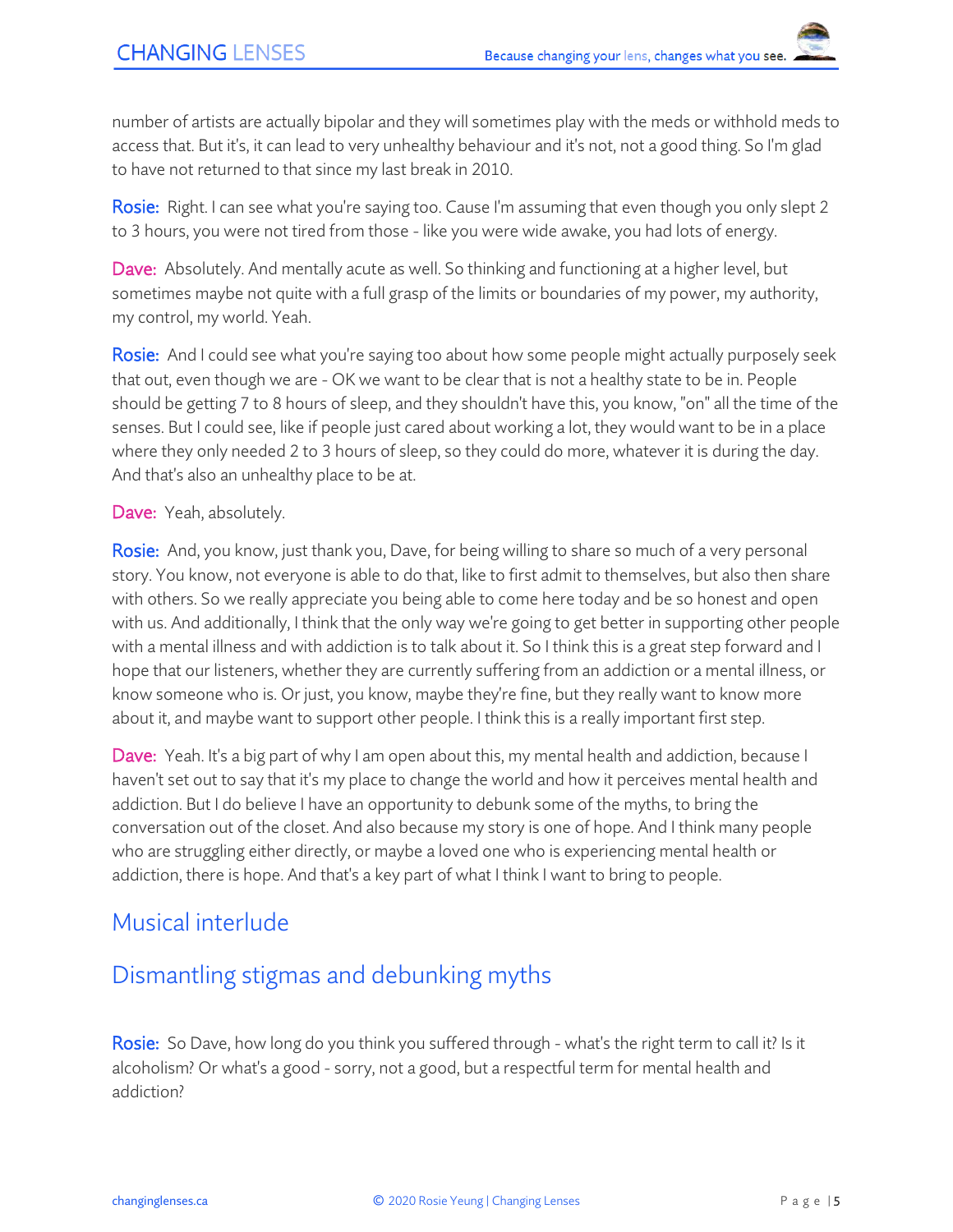Dave: Yeah. It's a great question, Rosie, because I had a difficult time. I went through the AA program–

Rosie: Alcoholics Anonymous, right?

Dave: Yeah, Alcoholics Anonymous - after I had actually stopped drinking, but I had a very difficult time in that program when part of the process - one of the steps is to basically admit that you're an alcoholic. And I, there was so much stigma attached to that, that label. And what I could admit was that I had an unhealthy relationship with alcohol, and that was the wording and language that I used. But eventually I laid claim to the title of alcoholic, but you know, then got thinking, and you'll hear about it. If a person has cancer, they don't say that "I am cancer", you know, it is a medical condition. And alcohol, alcoholism - and I'm going to adjust that language in a moment - but it's a medical condition, it's a disease, it's not a choice.

And I think often people watch someone who's active in addiction, whatever that substance might be. And they think that why don't they just stop, or make better choices? But there's hard wiring. I talk about the gene, you know, having the gene for addiction. And it ran in my family on both sides, grandparents, with what is - and this is where I'm going to flip my language - Alcohol Use Disorder. The broader category is Substance Use Disorder. And you can insert the name of the substance before or in place of substance, the word. But it is important, the language is very important because it can create a stigma like declaring a person addict where they didn't choose to become addicted to opiates, you know, heroin or fentanyl. Something drove them to a place where they were using that substance. Often it's trauma early in life, or mental health that hasn't been diagnosed. And they've begun the use of substance to mask or deal with that pain or feeling, and then they become dependent on it. And so, yeah, I appreciate you being sensitive to the language.

Rosie: No, I'm really glad that you told me about this so that I know how to talk about it in a better way. So it doesn't label a person. I think that's a really good point that you make. And I want to get back to what I was going to ask you around your recovery. How long were you abusing alcohol? Wait, no, no, sorry, wait. How long were you in alcohol use disorder, I guess before? And then you've been sober for 10 years, but how long before that were you addicted to alcohol?

Dave: Yeah, it's, it's a question that I get asked and it's difficult to put a time on it. I would say that at least 10 years of what would be deemed alcoholic drinking by the masses. But I, going all the way back to university, you know, as I mentioned before, I was a binge drinker, so I would pre-drink, you know, before going out.

Rosie: Yes! Oh, those university days. Yep.

Dave: Yeah. Yeah. But I remember this, the anticipation of drinking even would raise the sense of euphoria in me. The brain would start firing the serotonin and then the same thing would happen when I was working later in my life and anticipating. And even frankly, as we're talking right now, I'm getting this tingling sensation in the top of my head, because it still can trigger.

Rosie: Oh really! Oh wow.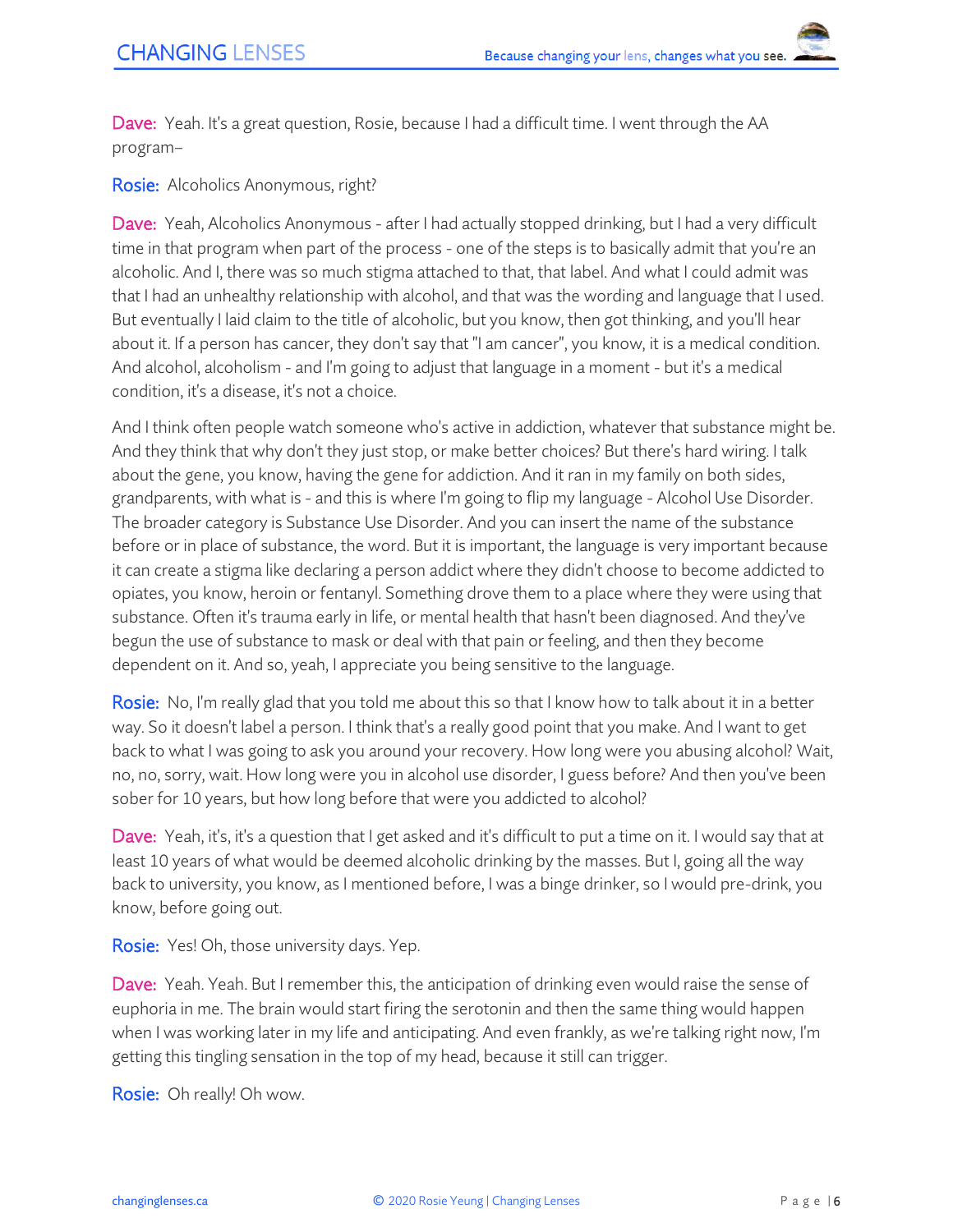Dave: But I don't satiate that desire with alcohol now, but, yeah. And a question that often follows is people say, well, how do I know if I might be an alcoholic? And if you think about alcohol, if you're thinking about having that drink, and it altering or elevating your mood, that's a bit of a red flag. There actually are questionnaires that you can go online, "Am I an alcoholic?", and you can fill them in. And if you hit a certain number of questions that you answer yes to, there's a good possibility that you are an alcoholic.

Dave: People actually who think or question, "Am I an alcoholic?", often are. Because the person who is a normal drinker, if we use that language, they're not drinking in an alcoholic way. And certainly not on a regular basis, there may be a periodic situation. But yeah, if you're thinking and this pattern continues, then you might dig a little deeper into your relationship with alcohol.

Rosie: You know, that's an interesting point too. And I think I'm still reflecting on what you said earlier about how, when you started to see your doctor and psychotherapist, she didn't know about it. Your alcohol, the abuse and all that. So presumably then the intervention that your family and friends did for you was about your manic and bipolar, which maybe they didn't call it that, but they didn't intervene about your alcohol use either. So did other people see you as an alcoholic at that time?

Dave: That's another great question, Rosie. No, I even have people, friends of mine today, who will still say, "You weren't an alcoholic". And you know, it's a funny thing to argue, "Yes I am". But you know, I, I had a group of friends, a very, very close group of friends who had a different form of intervention around that same time in advance of my parents and my wife sitting down with me. But it was more about my behaviour, the things that I was doing and not doing in my life, and the consequences that they saw that might have on my marriage, my work. But they never said, "Dave, you've got to stop drinking" or, you know, alcohol is a problem. And when alcohol was a part of it, but mental health was another part, and neither were diagnosed or on the table at that time. Though I had a sense, I knew that my relationship with alcohol wasn't normal, wasn't healthy. But I'd rationalize because it's alcohol, it's socially acceptable. But the way that I drank, you know, I would have 10 or 14 drinks in a binge, and that's not normal, that's not healthy.

Rosie: Wow. And like within hours, I'm guessing, not just within a day, but within hours?

Dave: Yeah. Like a night where I was drinking, you know, that would be normal. And you build a tolerance so you can have more and still manage. But yeah.

Rosie: You know what, I think you're highlighting here for me as well is just how hard it is to recognize and diagnose. Like the fact that even to this day, people who know you well, or are close to you, are telling you that you don't have a problem, or you didn't have a problem. When you yourself felt that there was a problem.

Dave: Yeah.

Rosie: So no wonder - I mean, so I currently have, and I am getting treatment for, but for a long time, I wasn't - depression and anxiety. And that was also something very hard for myself to diagnose or recognize, and also for friends and family. And I think it's one of those things where, because it's so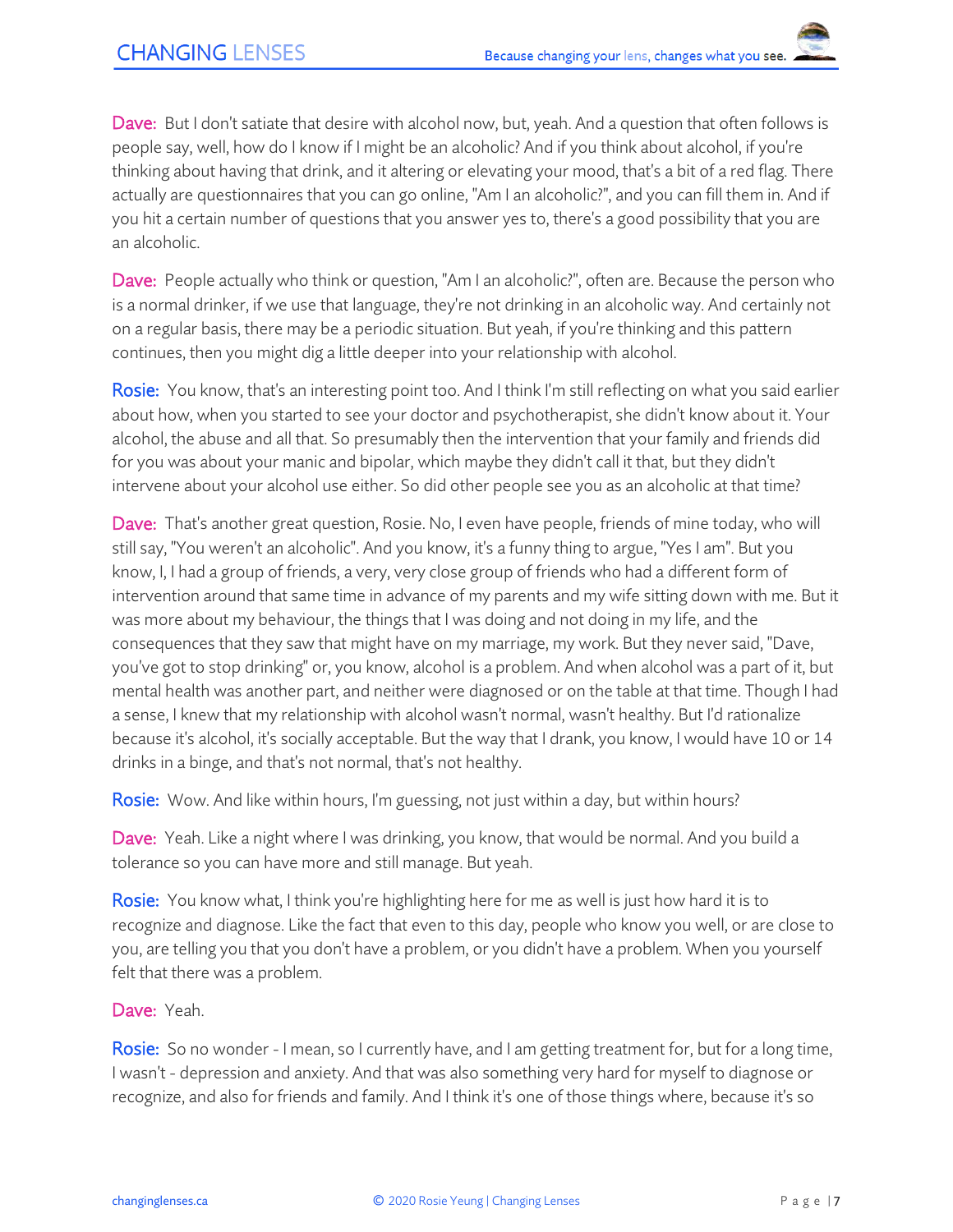integrated as part of your life, like just like drinking is a part of normal everyday life, it's really hard, or I can see why it would be hard, to distinguish between when you cross the line between normal, average drinking behaviour, to unhealthy behaviour.

And in a similar way, I don't have addiction to alcohol. I think I have - well, I'm not just thinking, I'm pretty sure - that I do have addictions to other things, like watching a lot of TV. And you know, I'm sure that is linked in also with my depression and anxiety. Maybe not dissimilar to how, possibly, your alcohol abuse is linked with your bipolar and manic break, possibly, right? I don't know enough about this topic. But I think this just gets to how, how hard it is to not just recognize it, but then how to talk about it. Because it's not recognized, it doesn't feel like it's a health issue. I'm really appreciative of the fact that you call it out as a disease.

#### Dave: Yeah.

Rosie: And when I was, you know, in my worst day, this is early on in my work life where I wasn't fulfilled at work. We were doing really long hours and just, you know, everybody knew it and accepted it because it's a professional services firm and I'm pretty sure I was using TV to self-soothe. Not in a healthy way. Like I needed it to numb out the bad feelings I had. But I would watch TV till 3, 4 in the morning, and nothing I really wanted to watch. It was just better than facing how I wasn't, how much I wasn't happy with life. And, you know, knowing that I'd have to go back to work the next day and do it all over again.

Now I can say this. At the time, I was not thinking that coherently. So, how did you have - sorry, go ahead.

Dave: Oh, I just wanted to say that depression, you know, that you were experiencing, you could say that there was a situational basis of that depression, which was the demands of the job. And others would maybe similarly be feeling either overwhelmed or unhappy. But if you have a clinical, maybe not yet diagnosed, depression or anxiety, others may be manifesting elements of that, but not actually be suffering from clinical depression or anxiety. And so, you know, they can look, and sometimes judge, if it gets to a point where it's debilitating for you or whoever is suffering. You know, like when someone eventually might need to take a leave from work because of the impact and degree of their depression, anxiety, whatever mental health challenge they're facing.

## Musical interlude

## Changing the conversation

Rosie: So how can we change the conversation? So it's more helpful and less shameful for people who might be going through this? Like you hit on some key words earlier that really struck a chord with me, because maybe people never said it to me, but I was saying it to myself, in my head. Like, "Why don't you just stop? What's wrong with you?" And you know, in the context of work, like, "Yeah,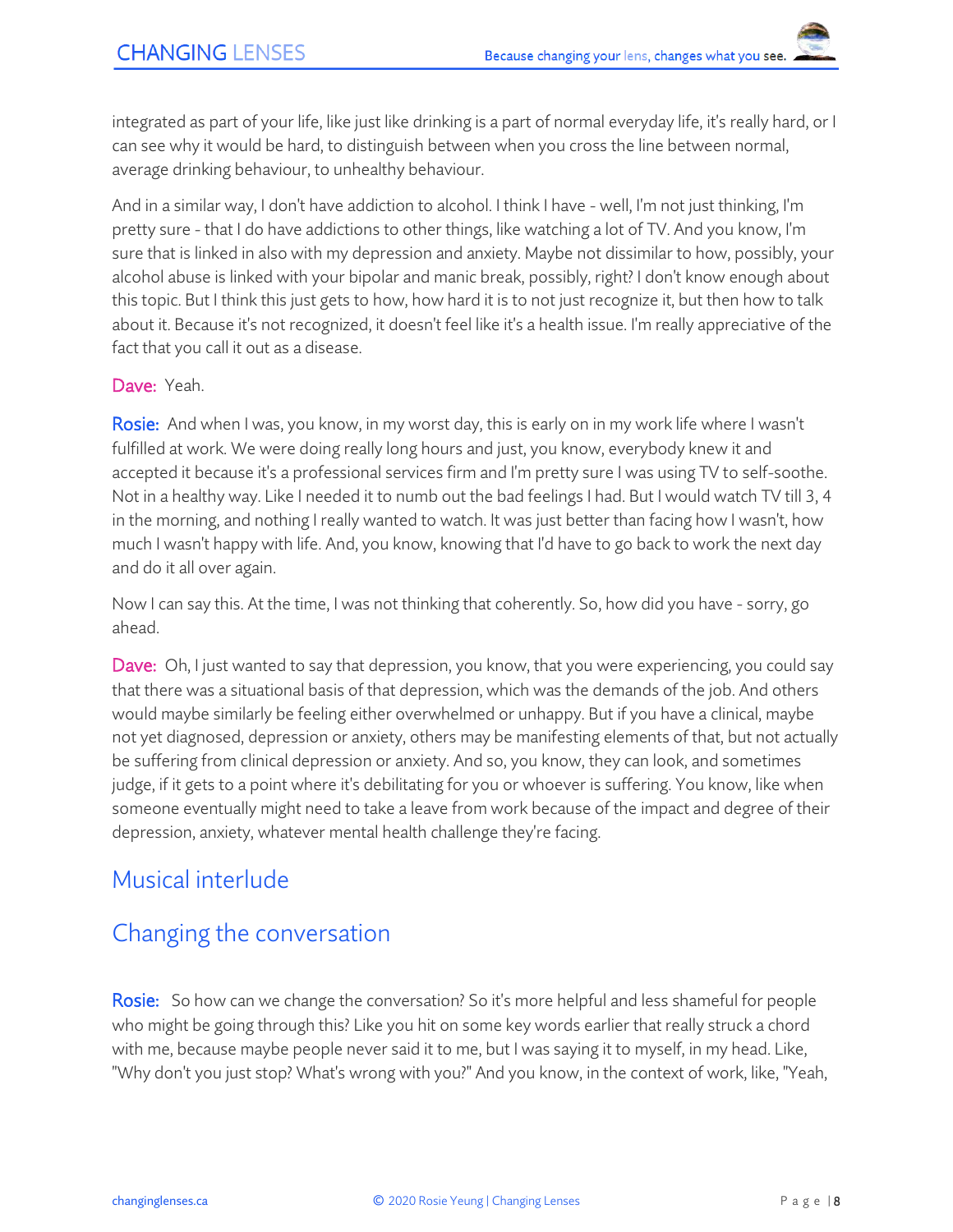other people are fine. Why aren't you fine?" But I don't actually know if they were fine. They may not have been fine, because nobody, I think knew that I wasn't fine.

Dave: Right.

Rosie: You know, these are things that you can hide very well, right?

Dave: Right.

Rosie: And even with, you know, the depression and anxiety, I mean, I started work 20 years ago, and only maybe 2 or 3 years ago was I actually able to see a doctor, and get medication, and get help, and feel better. Because it wasn't just a, "Oh, I'm not happy with my life" situation. It was actually chemical, like something going on that could be helped.

And only because other people like friends and also someone I knew that had depression and were able to see that in me, and tell me that, "Hey, it's not just a bad feeling that you're having. There's actually something you can get help for." But until I heard that, I didn't think that was the case.

So how can we turn it around from, "Why don't you just get over it?" and "Are you really sick? Like, why do you have to, why can't you just get up in the morning instead of being so tired or something?"

Dave: Well, I think you hit on it, Rosie. You said that there was a friend who had the conversation with you, and that they themselves suffered from or are diagnosed with depression. So they could look and see this situation. And because they were a friend, they could have the courage to have that conversation with you. And I think that that is such a key part, is that we have these conversations.

And I think that the people who are survivors of mental health or substance use disorder have a responsibility. And if they can be like you and I, and I don't say this in a boastful way, but not burdened by stigma or shame, but can have this conversation just as if, you know, we were talking about you or me having cancer or diabetes, we wouldn't have shame about that. So bringing it out of the closet and having these honest conversations and loving conversations. If you see someone who may be suffering, struggling.

Something that I'm very passionate about is peer support. And I consider myself a Peer Support Champion. And what peer support is, is people like you and me who have a lived experience with - in this case, mental health, I also with addiction - so that we would have conversations to come alongside someone who is maybe earlier in their journey with mental health or addiction.

Or maybe they've lived with it for quite some time, but they haven't got the support that they might need in order that it could be, you know, managed in a way that would be healthy for them. Like you and I both on meds to stabilize our mood, or, you know, as a person who was active in addiction, and I know a number of people who are presently active in addiction. And I come alongside them as a friend who doesn't judge, who has been there before, can empathize with them, can approach a conversation with compassion and love, you know, no judgment about their struggles.

And as I share how I got on the other side of my mental health and addiction, that in their lives, that message of hope that it can be better. And particularly for people suffering from depression, I mean,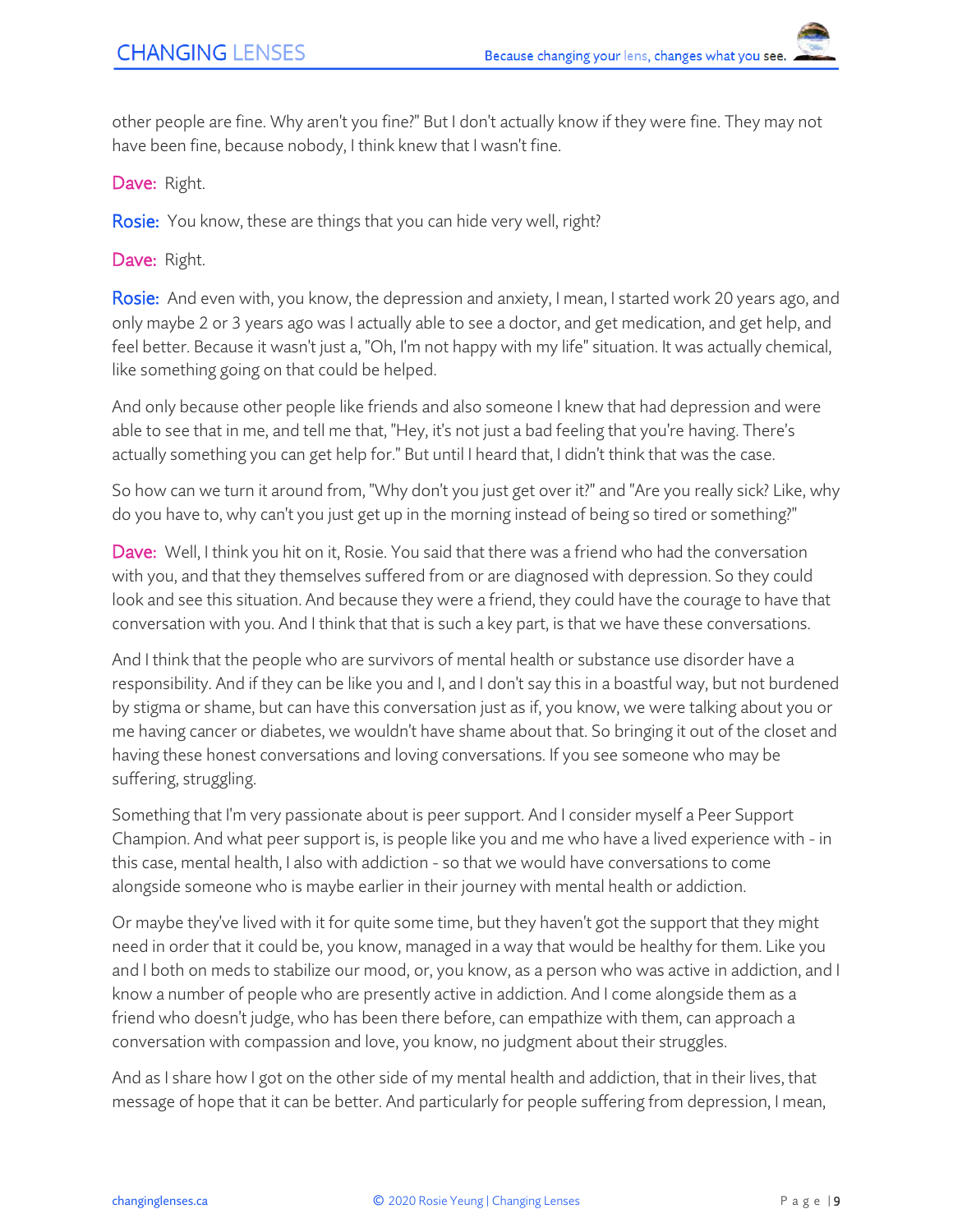there is that risk that they could be robbed of their life. Because they may self-medicate with drugs that put them in an overdose risk. Or they may choose to die by suicide, you know, and the consequences are so tragic.

So I think we have this opportunity to be encouragers and supporters. And there even is a formal process of peer support. I mean, many people probably are familiar with it, but my wife actually is a peer supporter with a program called the Family Navigation Project. And she comes alongside parents who have children struggling with mental health and addiction. I'm on the board for FAR Canada - Families for Addiction Recovery. And we have a peer support program so that parents can call and talk to other parents who have children who are struggling with addiction, and be supported through that journey.

Rosie: And is the Family Navigation Project part of Families for Addiction Recovery?

**Dave:** No, it's actually a program run through Sunnybrook Hospital. And we accessed that program as we were trying to support our son who was struggling with depression and anxiety, and was also a self-medicating with substance. So I've got the lived experience of being a person in recovery from mental health and addiction myself, but also parenting a child who has struggled. And so that too is a place where I can be a peer supporter to other parents who are on this journey with a loved one.

Rosie: And how old is your son, Dave?

Dave: He's 21 now.

Rosie: Oh he's 21.

**Dave:** Yeah but he was diagnosed with depression and anxiety when he was 13.

Rosie: Wow. So it could happen even that young. OK. And how is he doing now? Is he, would you say he's in recovery, or is he recovering? I hope he's doing better today.

Dave: He's doing really well today, very, very well.

Rosie: Oh good!

Dave: He's taking a prescriptive medication for his depression and anxiety, and he was just sharing with me last week that he's really feeling a lot better. But it's a long journey, and in fact, it's a lifelong journey

Rosie: Yup. And I think that's actually to your point about hope as well, that, you know, it's great to hear about your son. It's great to hear that you went through a period and it's managed now. And so for me as well, like how I am now versus how I was before I got treatment, which is not just medication, but also therapy. It does look a lot different on the other side.

And so I know, cause I was there, that when you're in it, you're like, not only is there nothing really wrong with me, cause this is just how everybody must feel; but also there's this, like, I'll never feel any different. This will always be what it's like. You know, I'll always be addicted, I'll always feel this bad.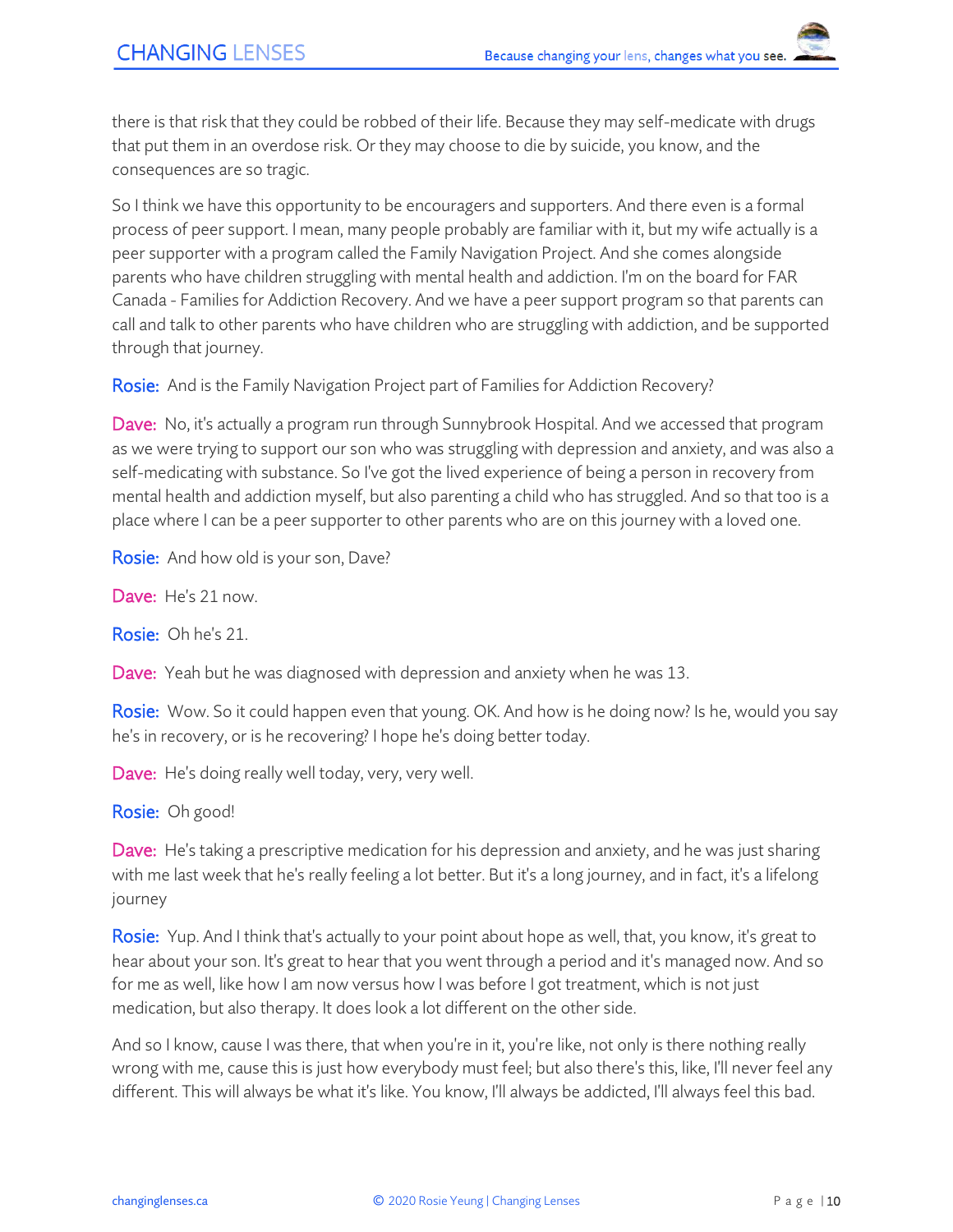And I think it's actually part of the disease, really, is that you don't see hope. You don't think anything will change for you. And only after you go through the treatment process, and then you kind of look back, and are like, where I was, was not a good place. And I didn't see that at the time, but now I can, because somebody talked to me and, you know, got me to get some help.

Dave: Yeah. That's so true.

## Musical interlude

# Peer Support Champions and employer supports

Rosie: So Dave, what I think you're saying about peer support makes so much sense. And you know, kind of an analogy is, um, I saw Peer Support Champion was part of your title. And I was like, OK, I wonder what that is. So I'm glad you've explained it.

But it hits me now that when I was working at the Canadian Cancer Society, one thing they have is a smoking cessation program. And same thing, smoking is an addiction, right? And so they had as an important part of that program, what they called peer support. So I didn't really clue in until you started talking, I was like, Oh, of course the most important thing is community, and having people around you to go to, to help you through whatever it is that you're going through so that you're not doing it alone.

Dave: Yeah. And this ties into the potential of peer support in the workplace. There are companies that are putting a greater light on the mental health of their employees. KPMG, as an example, Denis Trottier is the Chief Mental Health Officer. And he's actually a part of the C-suite, and committed and dedicated his role to supporting the mental health of the employees. And one of the things that Denis has done is put a peer support program in place.

And another company, Mental Health Innovations - Stephane Grenier is the founder of that company. And they help companies put peer support programs in place. 75% of their business is that, whether it's for profit companies, government, unionized shops. But they help train people to be peer supporters. The company has to commit to both resource of training and support, as well as allowing time to be committed during the workday, and sometimes off-hour, to have that person like you or I who's in recovery, talking and walking with the person who is struggling.

And when a company makes that step, to actually have and support a peer support program like that, they're truly progressive, and make bringing the conversation to the forefront. And that requires enlightened leadership. And ideally a leader who may have lived experience with mental health or addiction, either directly or a loved one that they've journeyed with. And if they have the courage to share that, or, you know, a member of the leadership team, then it can be transformational to how a business then supports its employees.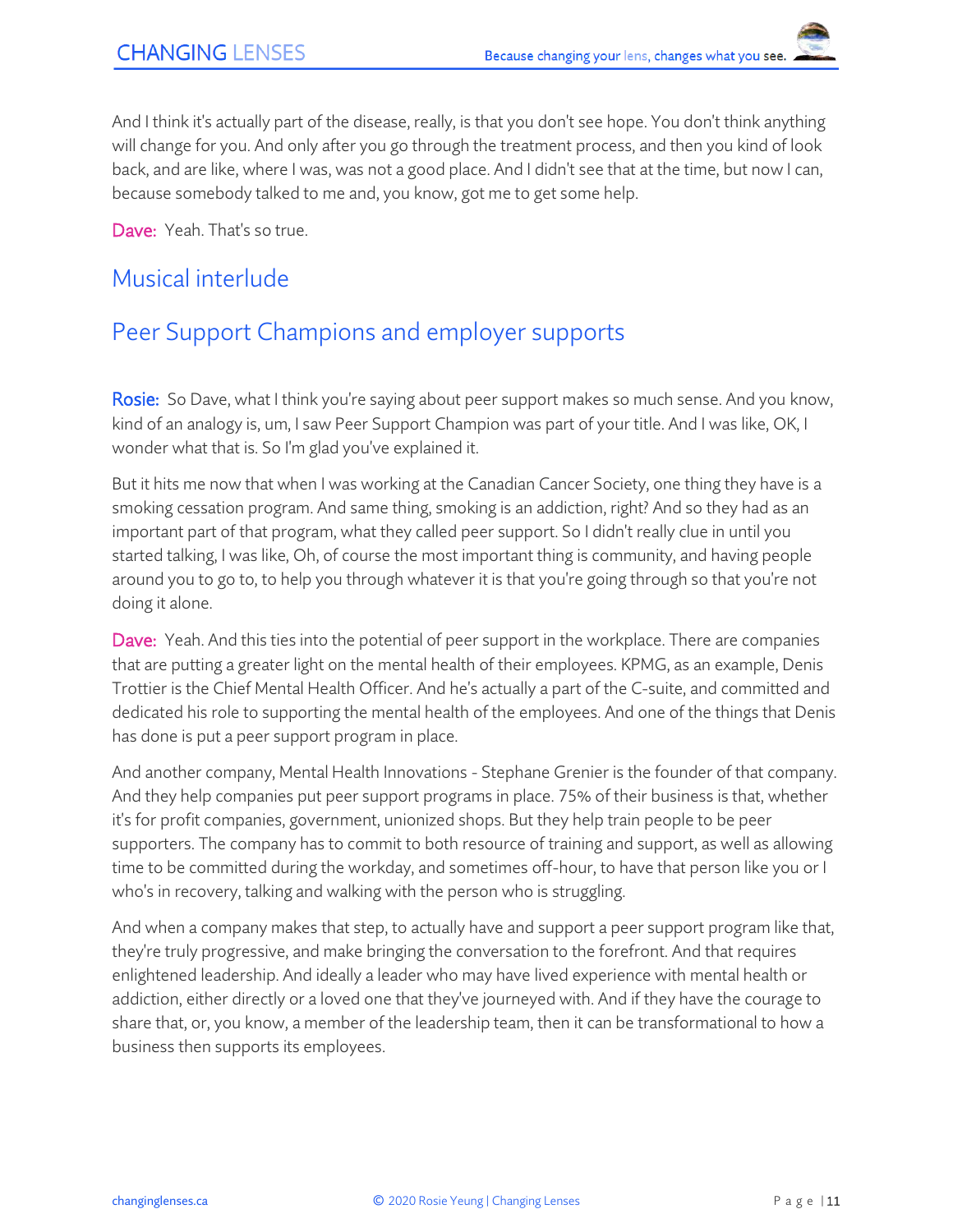And that brings it full circle to that place where I was, you know, in conflict with the values of organizations. I believe that now, I for one see my journey with mental health and addiction as a blessing. Because I'm able to help others and bring hope to others.

And so, if I can be a part of helping transform the culture of a business so that it is more compassionate, supportive, non-judgmental of an employee who is struggling with mental health or addiction, then I'm a much happier person and I think I'm fulfilling what my purpose is. So.

Rosie: Dave, you are singing to the choir right now. Cause everything you're saying sounds amazing to me. And I wish I had that. I mean, I had bosses who were supportive, but I don't feel like I had that holistic employer support that you're talking about, through having a dedicated peer support program. And I believe 100% in everything you're saying, I think it's so necessary.

But the skeptical side of me, or maybe the jaded corporate business side of me, if I can kind of play devil's advocate for a second. Because I worked in HR as an HR manager, I've been, you know, a line manager. And I know, sadly, from having had to handle some cases of people requesting disability leave or sick leave because they were going through, you know, some kind of mental health crisis, that the big thing at work was, don't talk about it. Like it's private, it's confidential.

And of course it is, we respect people's privacy. So we're not going to share that, "Oh, Dave, you know, has an alcohol use disorder." Like, we don't talk about that. But I think that it almost goes too far the other way, where no one is allowed to say anything. And it becomes, like, it adds to the stigma, right? I think it's like - "Dave, you know, Dave, what's he getting time off for? I mean, is there really, nothing seems wrong with him. We just talked to him the other day, he was in that meeting." Like, that's what I feel like with workplaces now, maybe not quite that bad, but I don't feel that unconditional support.

And even in HR, I just refer people to the Employee Assistance Program. And I've used those programs myself. They are not to the level that you're talking about in peer support. But do you have any similar experiences as what I just described about the workplace? Because you were maintaining some very high leadership positions. Like, how was it for you? And how can corporate environments today change to be more like what you're describing in peer support?

Dave: Yeah. I think it does start with leadership, because you mentioned the EAP programs - and for those don't know, Employee Assistance Program, sometimes it's called Employee and Family Assistance Program. And these are in the corporate environments that have such a program to support employees. And they may have a number of counseling sessions that they can access. Different resources possibly for substance use or mental health conditions or marital problems or whatever the challenges. But, you know, having the EAP program is important.

But if all the company does is refer the employee to this outside organization because they're having challenges, it's like, you're divesting this relationship that you have with your employee, who is this critical part of your organization. You know, outsourcing it wholly isn't healthy. If the manager was to just have a conversation with you, and say something empathizing and some compassion to you. Not judgmental, not labeling it, but you know, a loving and compassionate question or statement of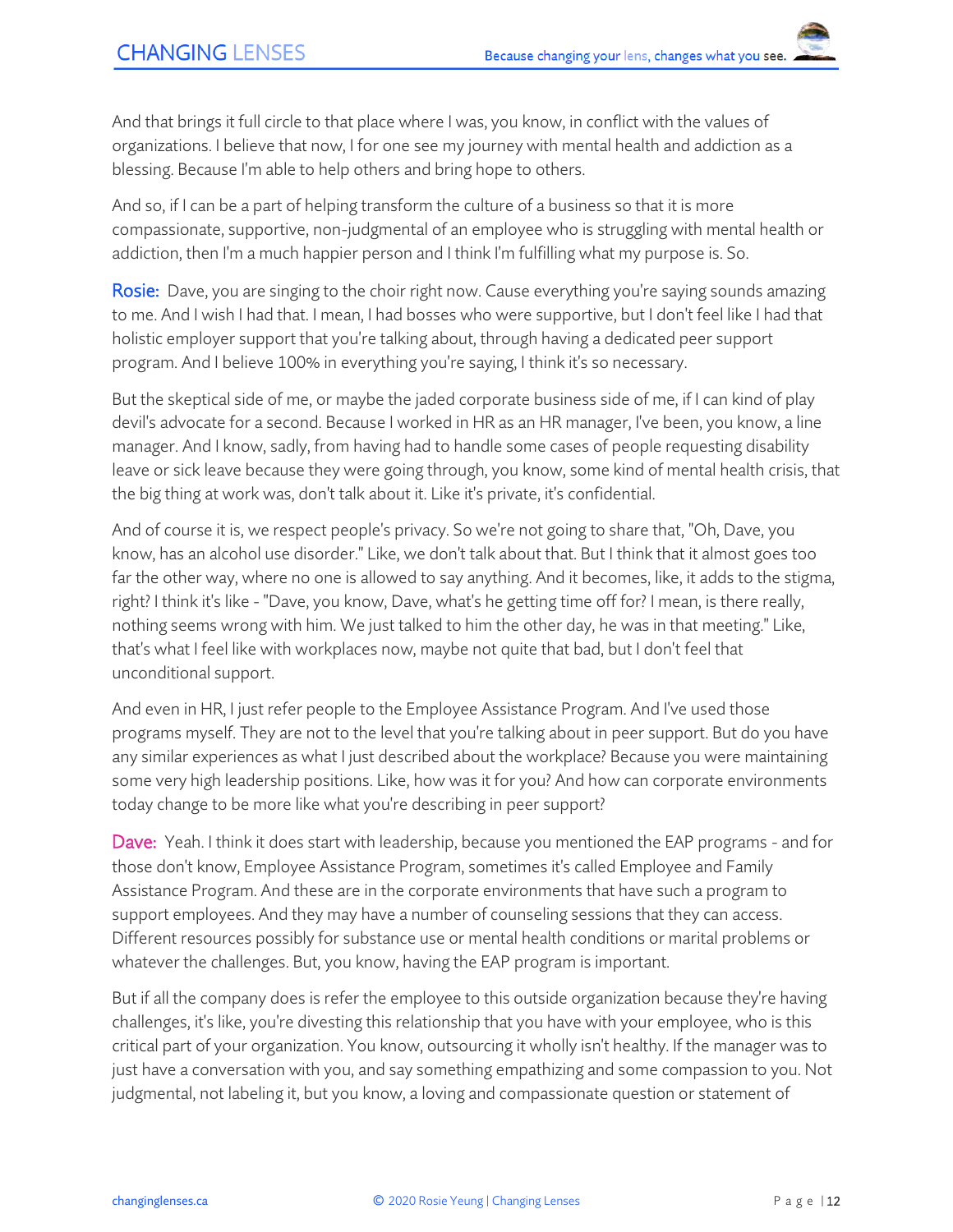support - then that can bring you to a place where you could say, "Yeah, I'm struggling and I need some help."

You might also say, you know, "I'm seeing my doctor". And you might say, "I think I'm going to need some time off", or "My doctor is suggesting some time off. So I might need to take a leave." Or your manager might say, "How can we accommodate you?" And you know, maybe flex hours are important. Or, you know, what sorts of things can they do to help you through the challenges? And maybe you just need time because you have to go to therapy appointments. But I, at one point went on a stress leave and that was the right thing to do.

But I agree that, you know, some companies are still holding on to a, the old school way, where, you know, everyone should just step up to what's needed and you know, buckle up. But I think there's a transition happening where more people acknowledge and recognize that mental health is real. I think that one of the benefits that's going to come out of COVID is mental health has been a real challenge for many people and you can't hide from it. So I think it's going to shift the culture of many organizations to mental health being on the table, a conversation, and, you know, hopefully something that will change the way companies support the whole person and particularly mental health and addiction.

Rosie: I hope you're right, Dave. And I think it is, I think there are tides that are turning in a variety of areas and mental health seems to be one of them. And hopefully with your, you know, your very personal sharing, that people will hear this and also take this away to their workplaces and their families, and think about things differently. Change their lens, so to speak. But to be able to see a different way of dealing with this and handling this than we have before.

Dave: Yeah. Yeah.

## Musical interlude

# Where to get help – for yourself, a coworker or loved one

Rosie: So something I also want to share with our listeners, and just thinking about, as we were talking about how to talk about this stuff and especially at work, because, you know, with family and friends, sometimes they're the ones who would actually recognize that we're different somehow.

#### Dave: Yeah.

Rosie: But we actually spend most of our lives, time-wise, with our coworkers. And I think there's a common thing, maybe especially in Canada, where it's keep to yourself. But where it's just, it's none of my business, right. So either if I get involved, yes, I may end up judging someone unfairly. And so there's good reasons, I think, for not making any assumptions.

But I think especially now with COVID, and especially because we're all at home and we don't see each other, it's a good time to check in. Like, we don't have to say, "Oh, do you have a mental illness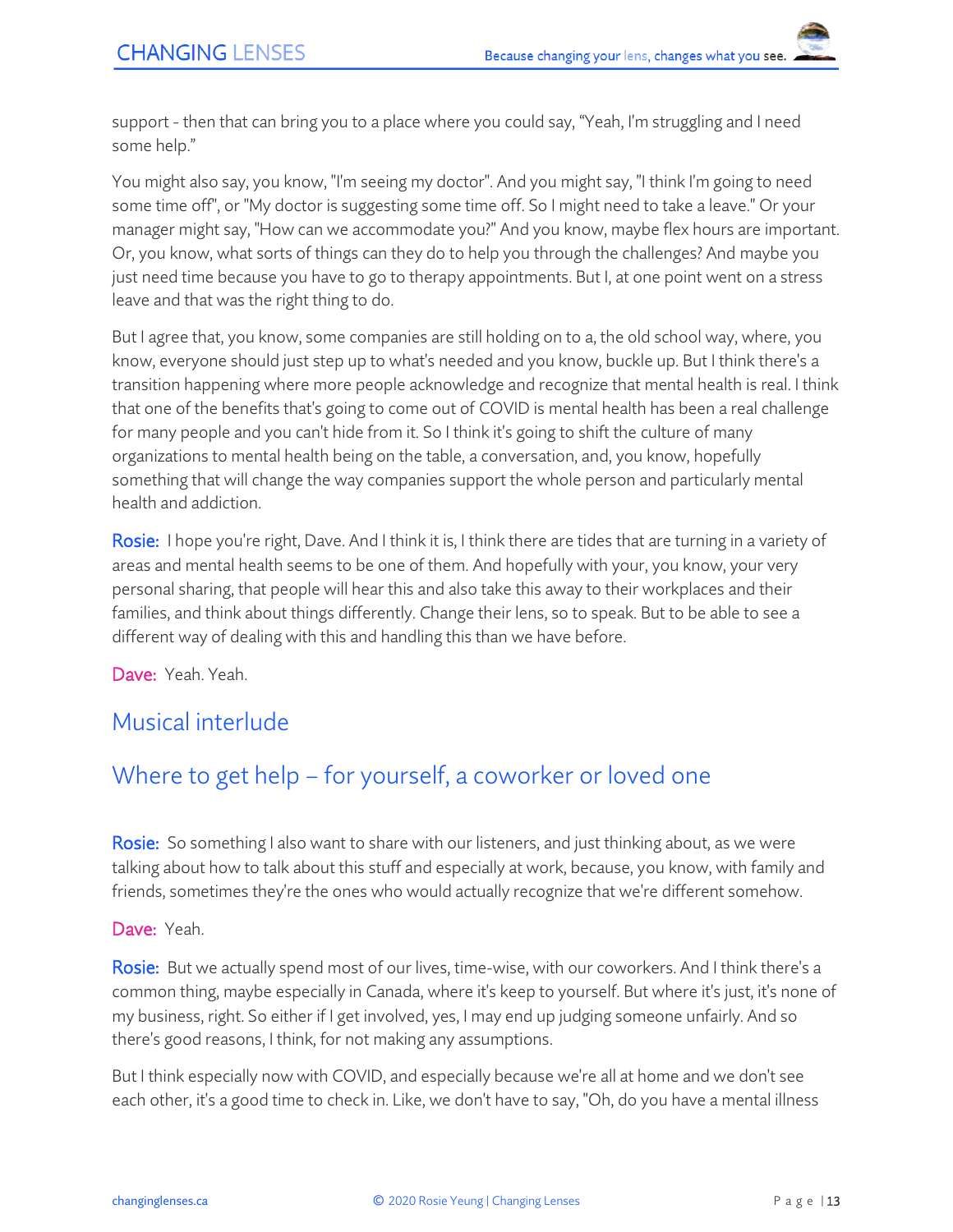right now?" [laughs] But to ask how people are doing, and if, perhaps if we're noticing differences in people?

Cause that's how it started with me, was people, my friends, noticing that I really was not doing well. And fine, maybe I haven't been happy for a long time; but it was to a new level of tiredness. And, you know, just my whole face and demeanor was different. And I only started recognizing how seriously I was depressed when I wasn't yet suicidal, but I was definitely, like, you know, if my life ended today, I wouldn't be sad about it.

Dave: Right.

**Rosie:** Like I would feel like I would be better off, right.

Dave: Yeah.

Rosie: Also because I believe that I would be in heaven. So it was like, you know, I did wish I was in heaven right now, instead of here. And I wouldn't have taken my own life, or I don't think I was going to at that point. But I definitely felt like I'd be better off.

So I think you said that there are questionnaires. I don't really like the term, "Am I an alcoholic?" Because as you say it labels the person. But there are things, if you even start to think that way, to go online or maybe talk to your family doctor, right? Like how would people, if people don't necessarily have the benefit of employee support programs or peer support or friends who've gone through this before, do you have any recommendations on how people could get help? Or advice on, am I in a bad situation beyond just, you know, beyond the average?

Dave: Well, I actually went through a peer support training with the Mood Disorders Association of Ontario. And that's an example of an organization - they're rebranding to "Hope and Me", is the rebranding - but they have a phone line that you can call and speak with people who have lived experience. So it's a way that you could anonymously tap into a resource. They're not going to diagnose you, but they can maybe shed some light and give some perspective. And possibly they would encourage you to seek support.

And a place that any of us can go for support is our doctor. And you can begin there, with the conversation, you know, that I'm not able to sleep, I'm feeling really depressed. If it is moving to a place where you're feeling suicidal, and it's an immediate experience that you're having, setting an appointment with a doctor might not be the right thing. But there are suicide prevention lines, distress centres with hotlines that you can call, you know, in a moment where you're feeling yourself in crisis.

So there are a number of resources. Doctors can make referrals then to other supports like I did with the GP psychotherapist. Some of these supports and resources take time to access, there can be waiting periods. But if you were a parent, for instance, with a child who's struggling with mental health and addiction, the Family Navigation Project that I told you about earlier, they actually help the parents navigate the supports that are available. So different programs and resources that might be appropriate for your child. So that's a great resource, but there are many, many resources out there that are accessible, if people aren't blessed with programs that their employer might have.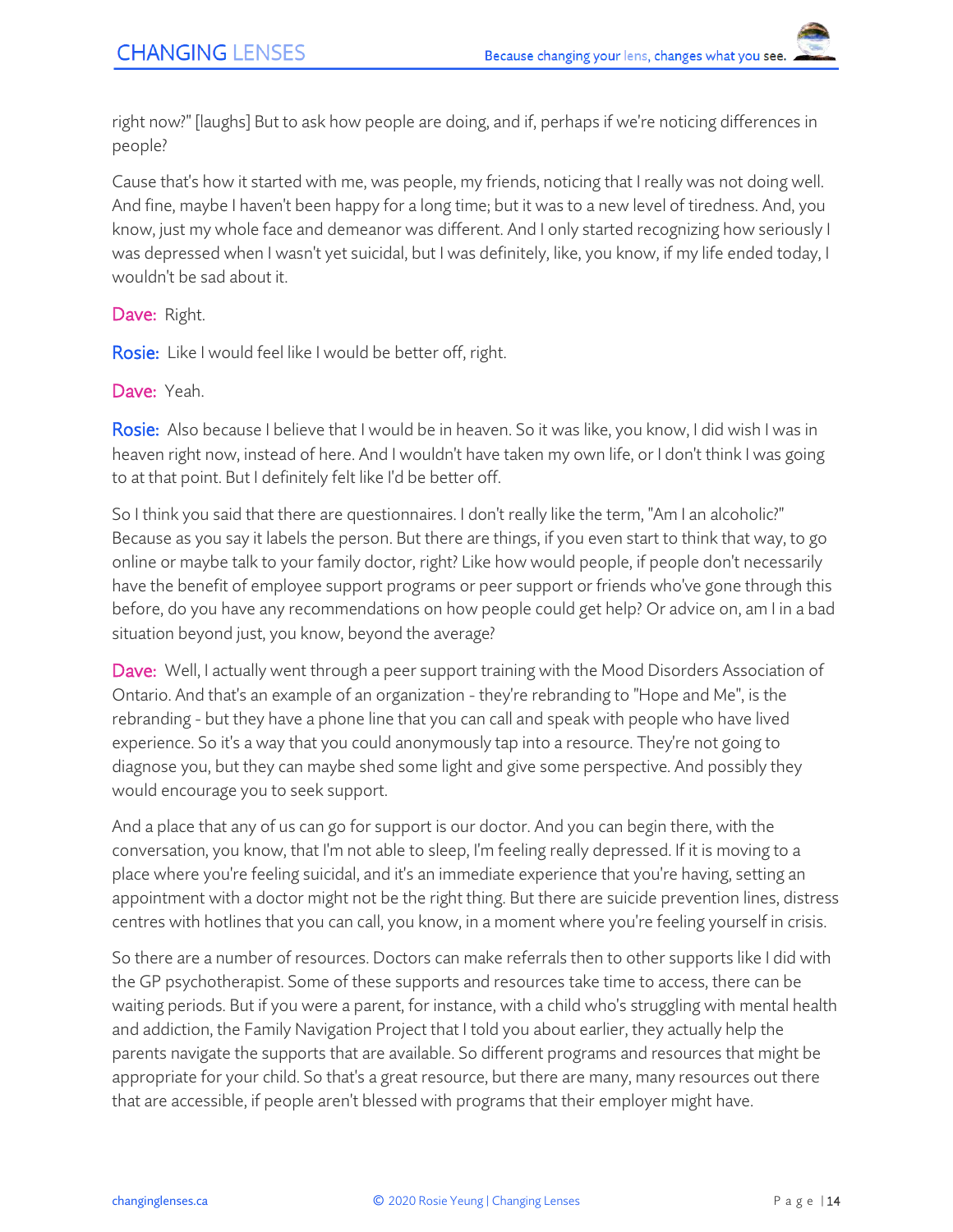Rosie: That's great, thanks for sharing those Dave. And if you're listening right now and want to access any of these resources, you can find the links to everything Dave just mentioned on our show notes page, which is at [changinglenses.ca/podcast.](https://www.changinglenses.ca/podcast/)

Dave: Yeah and you can include a link to [my LinkedIn.](https://www.linkedin.com/in/dave-addison/) People can connect with me that way. And if someone wants to explore a bit or have a conversation, I'd be happy to do that as well.

Rosie: Great, thank you for offering that. I was just going to ask if there's a way of, if people have more questions after this podcast and they could reach out to you. So thanks for offering that and we'll make sure to include a link to your [LinkedIn profile](https://www.linkedin.com/in/dave-addison/) as well.

#### Dave: Great.

Rosie: You know, one of the last things that comes to mind when I think about support, like from everything you said, I would greatly encourage companies who can do it, who can afford to bring in peer support programs for their employees. So that there is, you know, someone who understands and knows what they're going through and can help them in a deeper level.

But at a minimum, and even a lot of the things that we've talked about on this podcast today, about how to help each other, really are benefits of jobs with privilege. Like jobs that have health benefit programs, have paid sick days, have protected leaves, if you do need to take an extended leave. And many jobs in Canada don't have those benefits. So I really hope that, whether through government policy, or just through employers doing the right thing, that they will put in paid sick time for all staff.

And I would also encourage people who, you know, if you're going through something, sometimes it doesn't maybe feel as drastic as what we have described today, like it may not be as obvious. But I know when I was going through really bad depression, I was just really tired. And there were days when I was not able to get up early enough to go to work on time, or I needed to be at home. And it didn't feel right, cause it's like, I'm just tired. And you know, I've gone to work tired before.

But sometimes you really need to take the time off for, whatever, I guess. Like as Dave mentioned, to go see a doctor, or see a therapist, or sometimes just to take care of yourself, and that's important. And yes, sometimes people can abuse the system and take time off that they probably shouldn't, I've dealt with that as well. But it's also very legitimate that if you need the time, because you're going through something, that's what it should be there for. So I encourage people to take it, and I encourage employers to provide it for all staff.

Dave: I couldn't agree more. Yeah.

Rosie: Well, Dave, we could go on and on. I know there's a lot to talk about when it comes to addiction and mental health. And you know, I encourage any of you listening to reach out to Dave. He's not just a wonderful Mental Health and Addictions Advocate and Peer Support Champion. He's also a good friend and a good all round person, as I hope you could tell from today's podcast. So Dave, before we close off, are there any last parting messages or key takeaways that you'd really like our listeners to have?